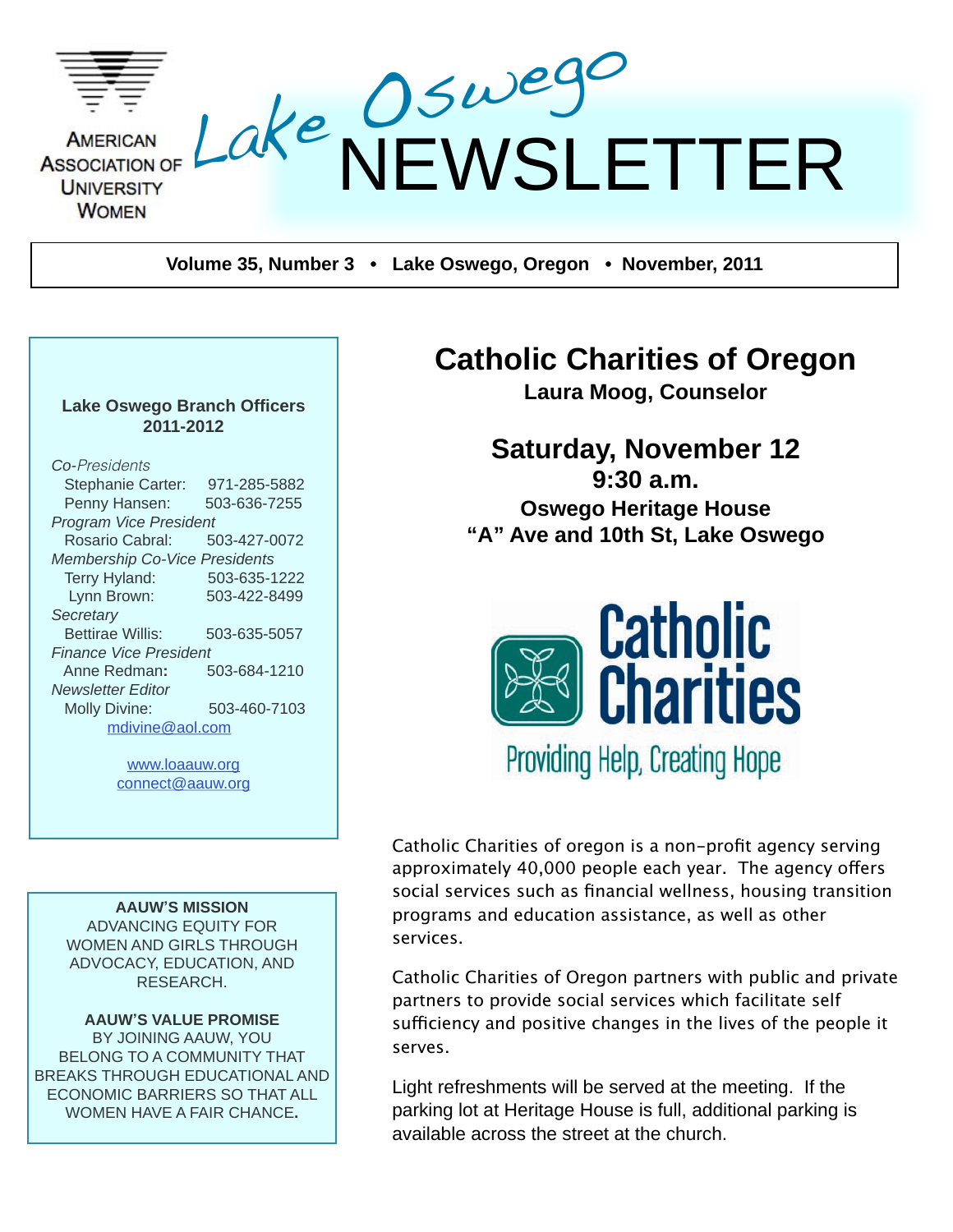

**BRANCH BUZZ Stephanie Carter, Co-President**

#### **Excellent October Program!**

If you didn't attend the October branch meeting, you missed a treat! Our speaker was Andrea Brown, a science teacher in the McMinnville School District and project director for the STEM summer camp for middle school girls.

In case you are not familiar with AAUW's STEM project, the acronym stands for science, technology, engineering and mathematics. STEM projects are intended to encourage girls to become engaged in these fields of study.

Thanks to an AAUW Community Action Grant and a collaboration with the Evergreen Aviation and Space Museum located in McMinnville, the School District was able to offer a four-day, hands-on summer camp.

The girls who participated in project-based classes in robotics, forest mapping, photoshop (processing the images they took during the botany/forest mapping experience), solar energy, and electronics. The second summer the camp was offered, they were able to add new classes in DNA analysis and fingerprinting which accommodated some of the girls who attended the camp both years.

Girls who attended the camp were invited to participate in a couple of follow-up field trips during the following school year.

Andrea also described the EASA, the Engineering and Space Academy, that the museum sponsors in collaboration with the high school. Students selected for the EASA program must already possess excellent math skills, and the number of participants is limited and only a small fraction of the seats available in the program have been girls.

Students in the EASA program are instructed by engineers and technicians who lecture, serve as resources for student research, and work with students on a variety of real and simulated technical problems and projects.

My response: May I attend? Please, please …

#### **Two Fundraising Activities Selected**

The Board has voted to undertake two fundraising activities this year.

First, we will hold our own version of the Antiques Roadshow. Fred Squires, the owner of Frederick E. Squires III Antiques located in Lake Oswego, has agreed to donate his time for an evening event. Two types of event tickets will be sold. The basic ticket will allow participants to learn more about antiques by attending the event. A limited number of enhanced tickets will be available to those participants who wish to bring an antique item for Fred to examine, discuss and provide an unofficial appraisal. Fred has extensive experience in the world of antiques, including at least one appearance on the PBS program Antiques Roadshow. The historical information Fred provides about the antiques he examines is fascinating! The date and time are still to be determined.

Our second fundraiser will be a Tea and Jewelry Trunk Show. Over the next few months, members will be encouraged to donate costume jewelry they no longer wear. The donated jewelry will be available for sale at the annual tea. Out with the old and in with the new! Hmmm, perhaps we should expand the trunk show to include scarves and handbags as well – I have a few of those that have been sitting, ignored, in a drawer.

#### **We are looking for volunteers to help with these fundraisers.**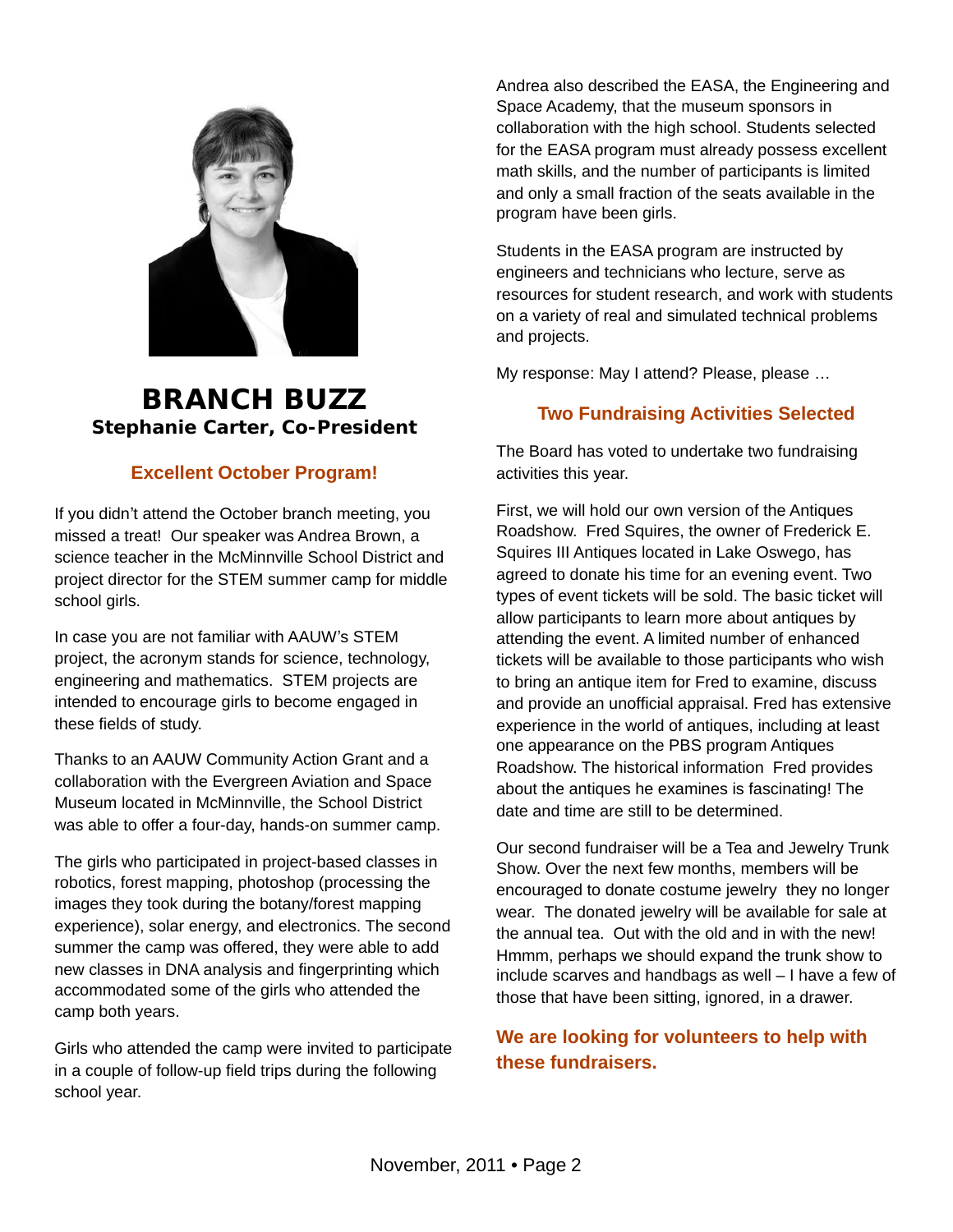## **WHO'S WHO? Terry Hyland, Co-Chairwoman Membership**



*Terry W. Hyland and Amy Pie*

After many trips to the Northwest and with few ties left in New Jersey, Terry and husband Gerard decided that Oregon might be the right place to settle. Joining the Lake Oswego branch of AAUW has helped in the transition to this new territory. Terry was very active in the Madison, NJ, AAUW Branch and earned Life membership as she participated in the branch's many activities. She has a BA in Biology and Psychology from Caldwell College and MEd in Rehabilitation Counseling from Pennsylvania State University. She worked as a guidance counselor in the Chatham School System at the middle school and high school levels. Her special interests include travel, arts and crafts, hiking and camping. Terry and Gerard like to say, that the high point in their marriage was climbing to the summit of Mt Rainer.

Terry met Amy Pie, pictured above, eleven years ago through a mentoring project co-sponsored by the AAUW Madison Branch and St. Elizabeth's College, Madison, N.J. The purpose of the activity was to offer foreign students every-day life experiences with American families and provide practice speaking English. The friendship has grown over the years, even though Amy has returned to Guangzhou, China. Amy is now married and works for a Brazilian corporation exporting Chinese trucks and automobiles to South America. She travels internationally and visited Portland twice this year. Amy is a good example of a foreign student making the most of a U.S. Liberal Arts education.

### **Lynn Brown, Co-Chairwoman Membership**



Lynn Brown was born in Scottbluff, Nebraska and grew up in Colorado Springs. She is the daughter of a university dean and a kindergarten teacher. She came to Oregon to attend Willamette University and has adjusted to the climate (almost) but requires frequent trips to Colorado to recharge her solar cells.

Lynn's most exciting project to date is raising three children. The youngest Alex, is a senior at the University of Denver. Her daughter Sara is a teacher here in Portland and her son Nathan has returned to Portland to work as a financial analyst. Both Sara and Nathan are married but have produced only "grand-pups". Lynn is frequently in the company of her large golden retriever, Berkeley. She and her husband, Doug plan most of their recreational activities to include great off-leash venues for Berkeley.

Lynn started her career as a high school counselor in Salem with a Master's Degree in Psychology, Education and Counseling. She eventually opened Northwest Human Resources in 1986 and ran this small consulting/counseling firm until 2003. In 2004, Lynn accepted a position at Maryhurst University as Director of Career Services and enjoys the process of assisting both students and alumni "connect the dots" between their academic programs and jobs. She is certified to administer and interpret career assessments and is available for coaching sessions. She teaches a number of career development courses and has taught counseling courses at PSU and career classes at Clackamas Community College.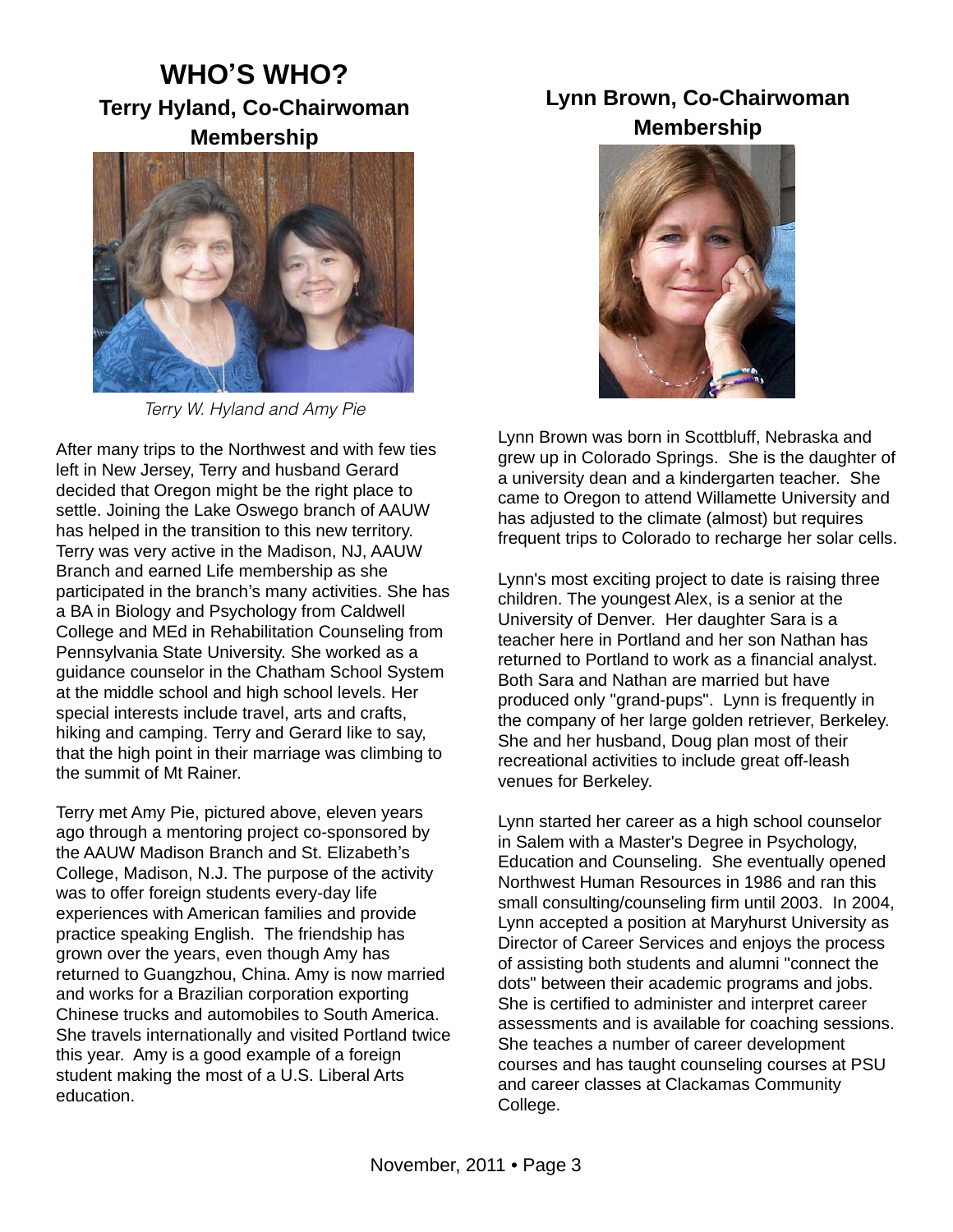

### **OPEN BOARD AND COMMITTEE CHAIR POSITIONS**

If you would like to become more involved in your AAUW Branch, please consider volunteering for one of these open positions:

#### **Public Policy Chair**

Keeps the branch appraised of the policy positions adopted by AAUW at the state and national levels. During legislative sessions she keeps us updated on proposed legislation that relates to the policies. This can be done by newsletter articles or reports at branch meetings or some combination.

#### **Public Information Chair**

Arranges for publicity by providing details of our branch meetings, including photos of speakers where possible, to the local newspapers (*Lake Oswego Review* and *West Linn Tidings*) and to the *Oregonian*. Also handles publicity for any special events, works with Marylhurst University to spotlight scholarship recipients, etc.

#### **Historian**

Maintains records about the branch. May get photos of meetings, speakers, etc. Basically keeps a scrapbook of activities.

**Deadline for December 2011- January, 2012 Newsletter November 15 [mdivine@aol.com](mailto:mdivine@aol.com)**

## **Membership Report Harvest Connections**

The Harvest Connections took place at Marylhurst University on September 21, 2011. The event was planned and sponsored by Terry Hyland and Lynn Brown. The purpose of the gathering was to share with current, new and prospective members what the interest groups were up to. Each interest group leader or a representative gave a lively description of the interest group's current activities and plans for the coming year. It was inspiring and fun! From the membership co-chair's perspective, the interest groups form the true lifeblood of the branch and there are great connections and friendships that develop from these shared interests.

## **AAUW Funds**

Please note the inclusion of the AAUW Funds donation form on the following page. If you have not yet made a donation this year please consider sending it in soon.

> **Next Board Meeting Wednesday, November 2, 7 p.m. Marylhurst Schoen Library**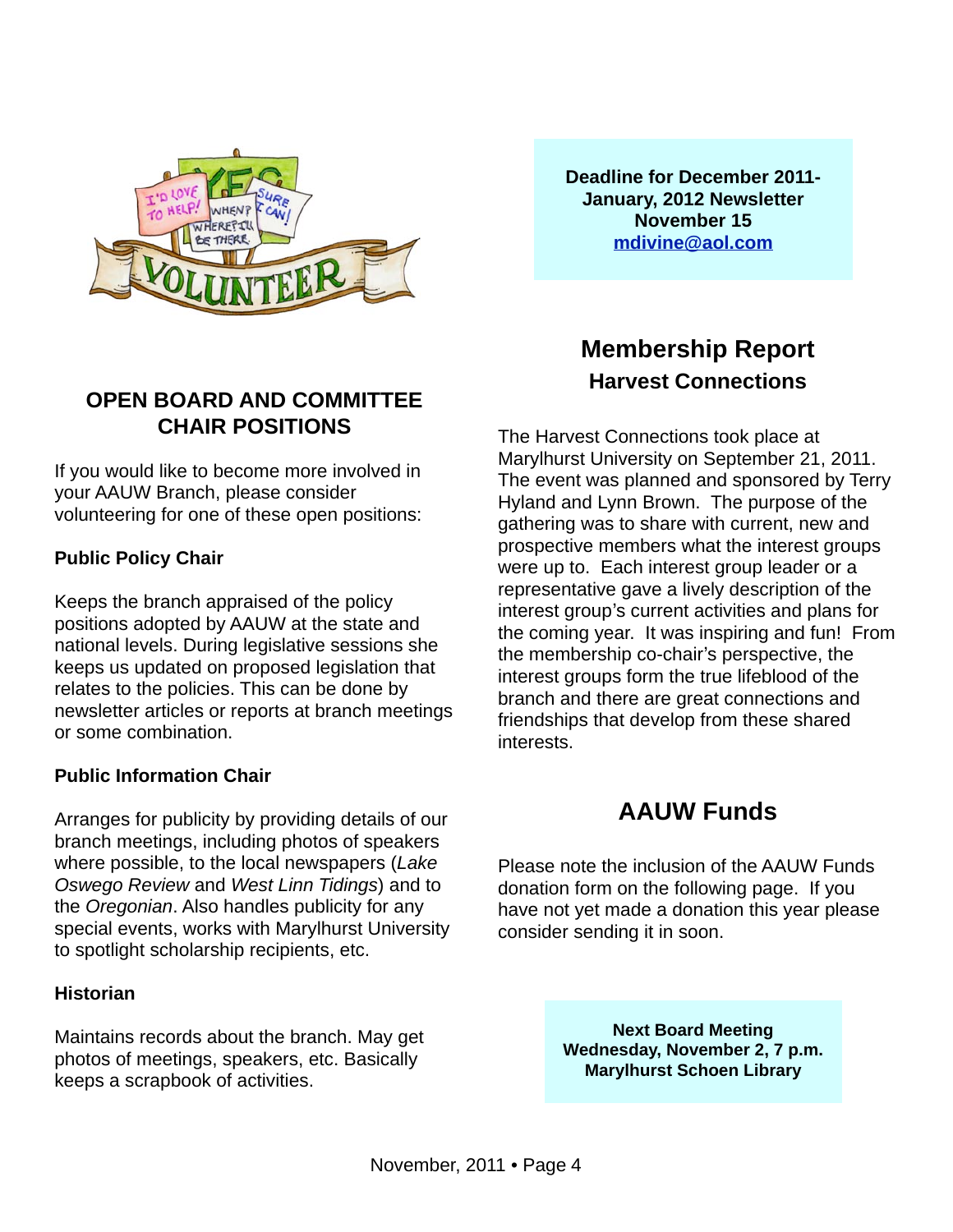## **2011 AAUW Funds Donation Form**

**"The Heart of AAUW"**

**"I could not, at any age, be content to take my place in a corner by the fireside and simply look on." Eleanor Roosevelt**

| Gift Amount \$                                                          |
|-------------------------------------------------------------------------|
| Gifts of \$25 or more may be designated to honor a friend or loved one. |
| Acknowledgement should be sent to:                                      |
|                                                                         |
| Address _______________________                                         |

Giving unrestricted gifts to AAUW FUNDS (#9110) is the best way to provide support where needed most. But it is possible to restrict your gift if you choose:

[ ] **#9110 General Foundation Support-where most needed** 

- [] #4336 Educational Opportunities Fund-supports fellowships and grants
- [] #9170 Eleanor Roosevelt Fund-supports AAUW research studies
- [] #4337 Public Policy Fund-supports advocacy for laws that are fair to women
- [] #3999 Legal Advocacy Fund-supports legal rights for those facing discrimination
- [] #4339 Leadership Programs Fund-supports programs like NCCWSL

Gifts of \$100– \$174 confer membership in the Oregon Century Club Gifts of \$175 confer membership in the Oregon Century Club Plus

#### **ALL CONTRIBUTIONS ARE FULLY TAX DEDUCTIBLE**

Send this form and check payable to **AAUW Funds** to Judy Hale, 1608 6th Avenue, West Linn, OR, 97068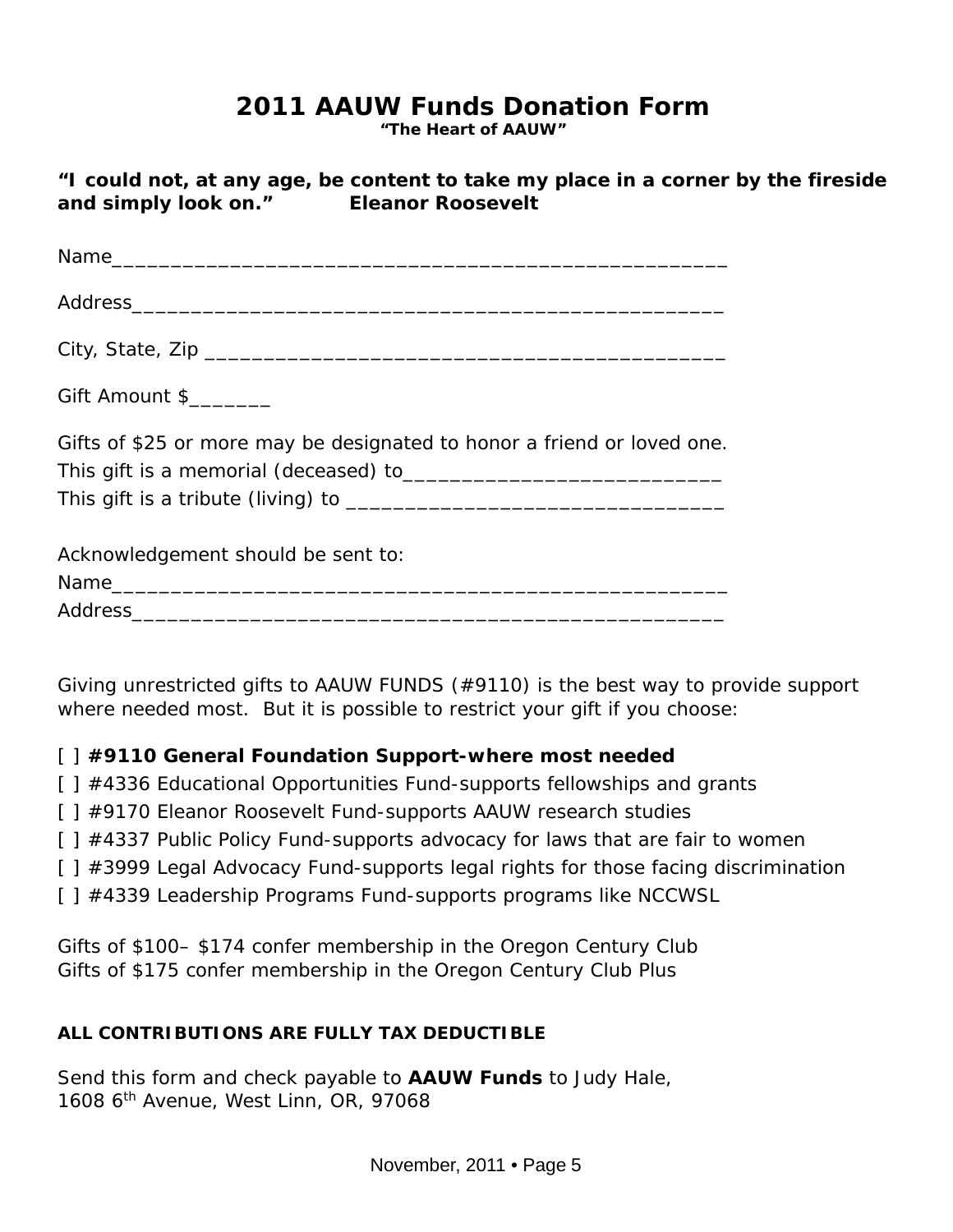# AAUW Holiday Party

Sunday, December 11, 2011

3:00 to 6:00 p.m.

At the home of

Dave and Penny Hansen at 1491 Skye Parkway, West Linn



Please join us for a festive holiday party With food, drinks, friends, frivolity And music, too. Start the holiday season with laughter and good company. Get into the spirit! Remember: Spouses & friends are welcome to join you. Cost: \$15 per person

Donations of food & drink will be gratefully accepted, please let Penny know if you plan on bringing food or beverages to share.

Reservations and checks to:

Penny Hansen 1491 Skye Parkway West Linn, OR 97068 Call: 503-636-7255 or email: [pennyhansen@comcast.net](mailto:pennyhansen@comcast.net) PLEASE: Reservations due by Wednesday, December 7

November, 2011 • Page 6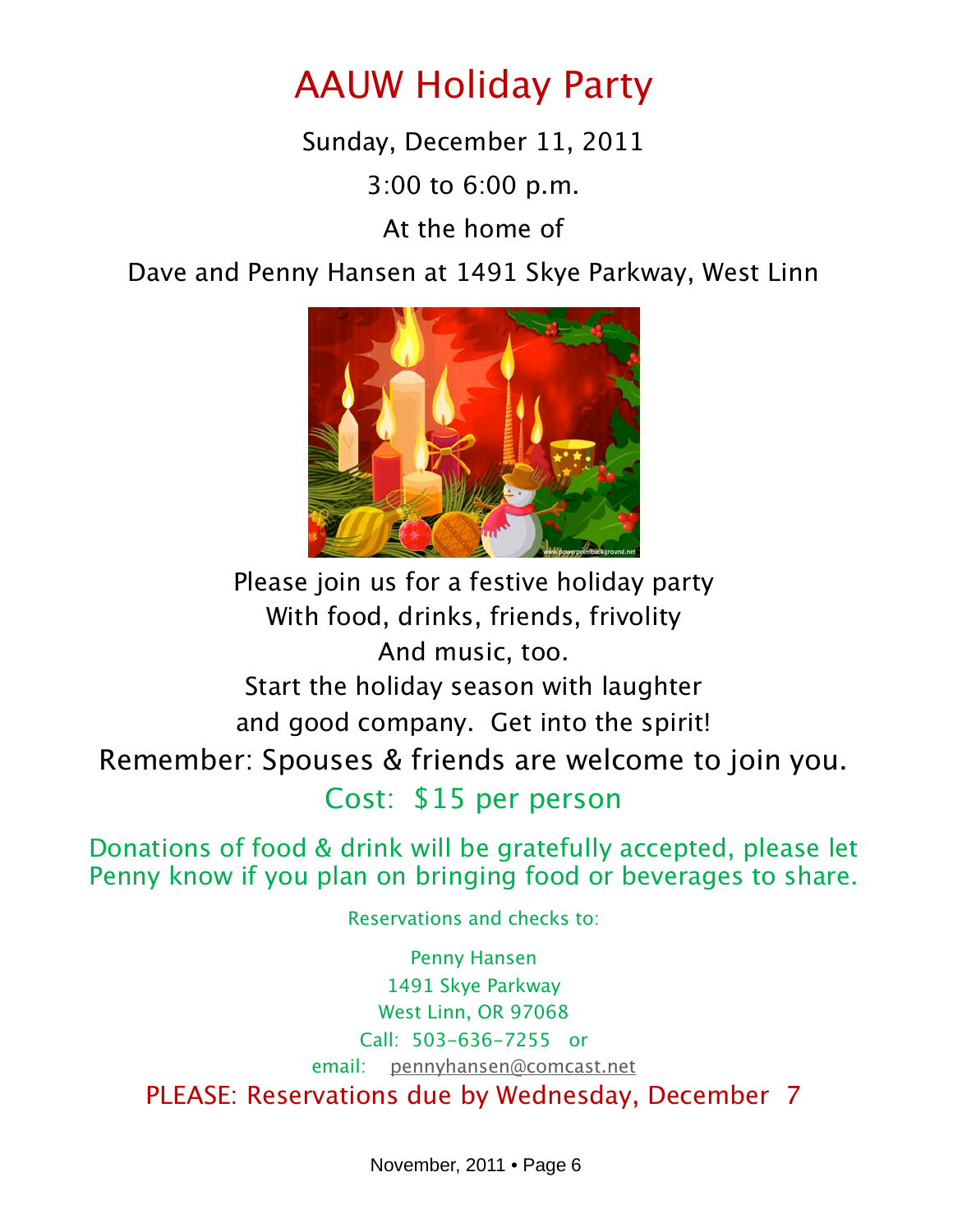# **Interest Groups November 2011**

#### **Tuesday Morning Books 4th Tuesday at 11:30 a.m.**

November 22: 11:30 a.m. Szechaun Kitchen, 15450 Boones Ferry, LO Leader: Pat Filip Book: *Unbroken*, by Laura Hilenbrand For more information about this group, contact Dixie Kroupa, 503-697-8028

#### **Interpretive Books 3rd Thursday at 9:30 a.m.**

November 17: 9:30 a.m. Hostess: Linda Watkins/Dorothy Martin Leader: Donna Saffir Book: *Great Gatsby*, F. Scott Fitzgerald

#### **Thursday Evening Books 4th Thursday at 7:30 p.m.**

December 1: 7:30 p.m. (this month only) Hostess: Rob Ingram-RIch Introduction: TBA Book: *The Greater Journey: Americans in Paris*, by David McCullough For more information, contact co-chairs Sandra Hoover, 503-635-0952, or Suzanne Kaveckis, 503-678-1641.

#### **Friday Books 4th Friday at 10:00 a.m.**

November 18: 10:00 a.m. (this month only) Hostess: Betty Hittle Presenter: Betty Hittle Book: *State of Wonder,* by Ann Patchett New members are most welcome to join this book group that meets on the fourth Friday of the month at 10:00 a.m. Call Martha Dean, 503-697-0561, if you would like more information.

#### **Movie Group 2nd Tuesday, times vary**

Meets second Tuesdays of the month. Contact Stephanie Carter, 503-657-6159, or [secarter1@gmail.com](mailto:secarter1@gmail.com) for more information.

### **Portland Center Stage**

For more information, please call Betty Barber, 503-675-0594, or [barberbc@yahoo.com.](mailto:barberbc@yahoo.com)

#### **Laffalot Bridge 2nd & 4th Mondays 1:00 p.m. - 4:00 p.m.**

For more information, or if you'd like to be added to our email list, please contact JoAnn Frost, 503-624-0871, or [ldfrost@spiritone.com.](mailto:ldfrost@spiritone.com)

#### **Fourth Wednesday Bridge 4th Wednesday at 1:00 p.m.**

Call Betty Hittle, 503-636-7034 for more information about this bridge group which meets at 1:00 p.m. on the 4th Wednesday of the month.

#### **Eat Ethnic 3rd Tuesday at 6:30 p.m.**

We will be meeting on Tuesday, November 15, at 6:30pm, at a location TBD. If you are interested in joining this casual group to eat interesting cuisine once a month, please contact Susan Hornung at [susanhornung@hotmail.com.](mailto:susanhornung@hotmail.com)

#### **Delightful Dining Dates & times vary**

Oktoberfest? No, this year we are celebrating Novemberfest with a delicious German meal at the home of Susan and Ken Hornung, at 6:p.m. on Saturday, November 19. Let Susan [susanhornung@hotmail.com](mailto:susanhornung@hotmail.com) or 503-635-4893) know if you plan to attend by November 10 so that she can let you know what to cook. It is sure to be to an enjoyable gemütlich evening!

For more information about this group, or to be placed on its email list, contact Jane Taft, 503-742-1653, or [janetaft@aol.com.](mailto:janetaft@aol.com)